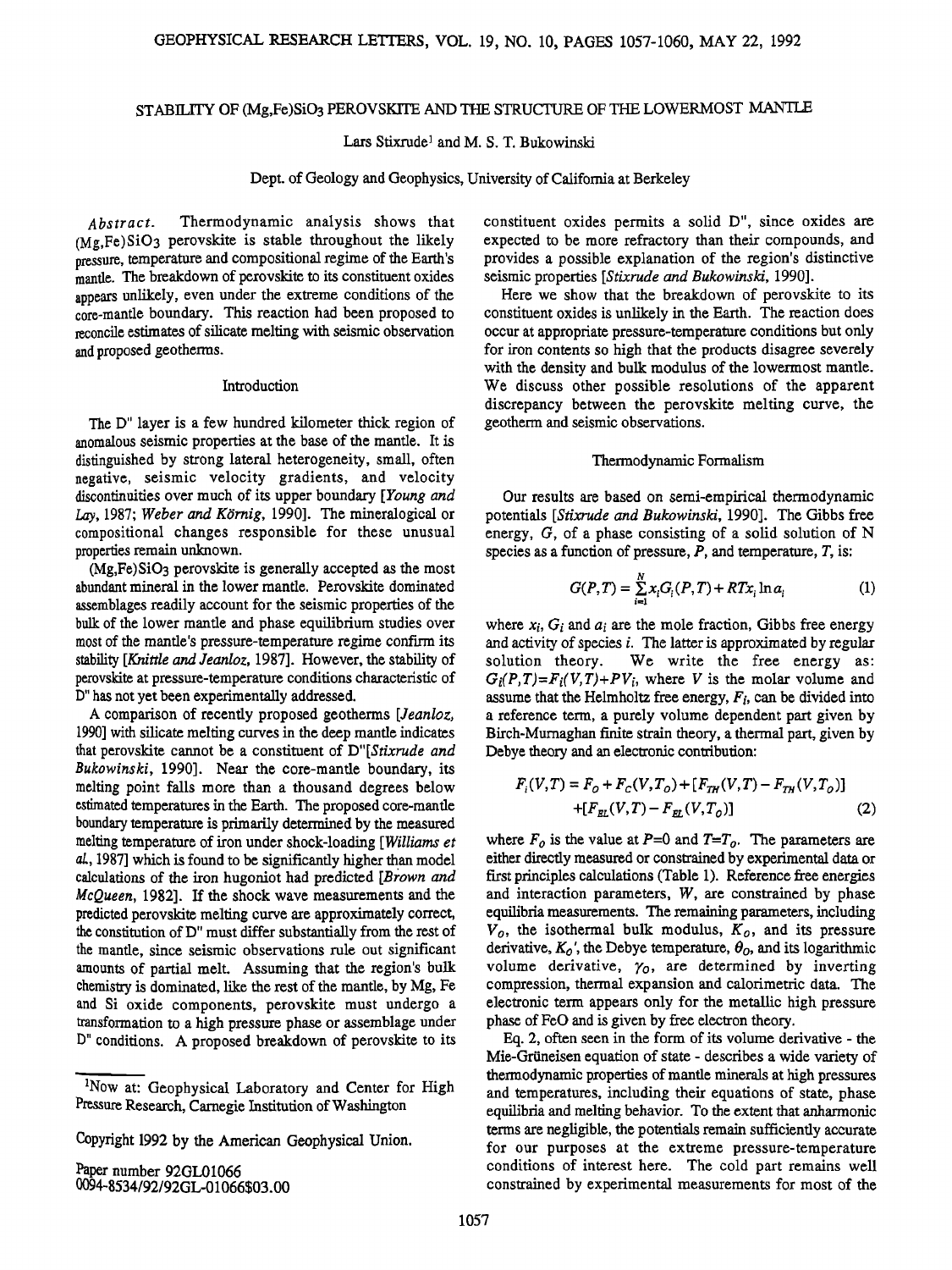**TABLE i. Parameters of the thermodynamic potentials. Global parameter set. High and low temperature parameters are identical except: Fo of Mg-Sp (-98.0, -88.6), Fe-Sp (-97.6, -90.9), Mg-Pv (-0.4, 6.6), Fe-Pv (45.5, 35.2) and W of Sp (3.6, 4.1) and Mw (13.5, 12.6). Parentheses contain estimated uncertainties inthe last digits.** 

| Phase           | Formula            | $F_{0}$ , kJ/mol | $Vo$ , cm <sup>3</sup> /mol | $KO$ , GPa | $K_o$    | $\theta$ <sub>O</sub> , K | $\gamma_{0}$ | W. kJ/mol |
|-----------------|--------------------|------------------|-----------------------------|------------|----------|---------------------------|--------------|-----------|
| Spinel (Sp)     | Mg2SiO4            | $-92.4$          | 39.65                       | 183(3)     | 4.1(5)   | 1017(10)                  | 1.21(10)     | 2.8       |
|                 | Fe2SiO4            | $-94.1$          | 42.02                       | 192(3)     | 4.1(5)   | 781(10)                   | 1.21(10)     | 2.8       |
| Perovskite (Pv) | MgSiO <sub>3</sub> | 3.4              | 24.46                       | 263(7)     | 3.9(5)   | 1017(10)                  | 1.96(10)     | 0         |
|                 | <b>FeSiO3</b>      | 40.5             | 25.49                       | 263(7)     | 3.9(5)   | 749(50)                   | 1.96(10)     | 0         |
| Magnesio-       | MgO                | 0                | 11.25                       | 160(2)     | 4.1(2)   | 776(10)                   | 1.45(10)     | 13.1      |
| wüstite (Mw)    | FeO                | 0                | 12.25                       | 152(2)     | 4.9(2)   | 434(50)                   | 1.45(10)     | 13.1      |
| Magnesio-       | MgO                | 139.7            | 10.79                       | 161(10)    | 4.1(1.0) | 698(50)                   | 1.36(20)     | 13.1      |
| wüstiteII(MwII) | FeO                | 55.9             | 10.84                       | 205(10)    | 6(1)     | 630(50)                   | 1.45(20)     | 13.1      |
| Stishovite (St) | SiO <sub>2</sub>   | 0                | 14.01                       | 314(8)     | 8,8(8)   | 1152(10)                  | 1.35(10)     | 0         |
|                 |                    |                  |                             |            |          |                           |              |           |

**Properties of Pc II are from Bukowinski [1985]; those of Wu II from Jackson [1990]. q=2.5(1.7) for perovskite [Hemley et al., 1992] and is assumed to be 1 (2) for ali other phases. Inversion of experimental data for all other parameters will be discussed ina forthcoming publication.** 

**relevant phases, while the thermal part closely approaches its**  high temperature limiting behavior  $(T/\theta > 4)$ . In this limit, **results are insensitive to the detailed form of the vibrational density of states which is approximately represented in the Debye model. The adequacy of the regular solution model and**  the assumed volume dependence of  $\gamma$  is more difficult to **evaluate. We ensure that our results are insensitive to wide variations in W and q, the second logarithmic volume**  derivative of  $\theta$ .

## **Results**

**Calculated pseudobinary orthosilicate phase equilibria are**  compared with the low and high temperature experimental **results of Ito and Takahashi [1989] in Figure 1. By inverting low and high temperature data separately for the reference free energies of the relevant species (Table 1), we obtained excellent fits to the observations. However, it proved impossible to reproduce both experiments with a single set of reference free energies. Parameters which give the best global fit reproduce the general topology but the calculated coexistence loops shift towards more iron rich compositions with decreasing temperature while the reverse is observed experimentally. The more complex thermodynamic model of Fei et al. [1991] produces very similar results and is also unable to fit the data. The reason for this discrepancy is unclear. Barring severe deficiencies in two very different thermodynamic formulations, insufficient equilibration or an unquenchable phase transition in one or more of the relevant species may be responsible.** 

**Considering the discrepancies apparent in Figure 1 to be an additional source of uncertainty, the resulting errors in our calculated phase diagrams at D" pressure -temperature conditions are small and will not affect our basic conclusions (Figure 2). Differences between the predictions of high temperature and global parameter sets are reduced by increasing pressure. The stability field of perovskite is very wide at pressures greater than 60 GPa (1500 km depth), regardless of the parameter set used in the calculations; the low temperature parameters produce an even wider stability field of perovskite.** 

**The predicted high pressure phase diagrams satisfy experimental constraints, including the transition of wiistite to** 



**Fig. 1. Pressure-composition phase diagram at two temperatures. XFe=Fe/(Mg+Fe). Experimental observations of pseudo-unary, -binary and -ternary coexistence are indicated by open and closed symbols and crosses, respectively. The solid lines are calculations based on high and low temperature parameter sets. Dashed lines are based on the best fit global parameter set.**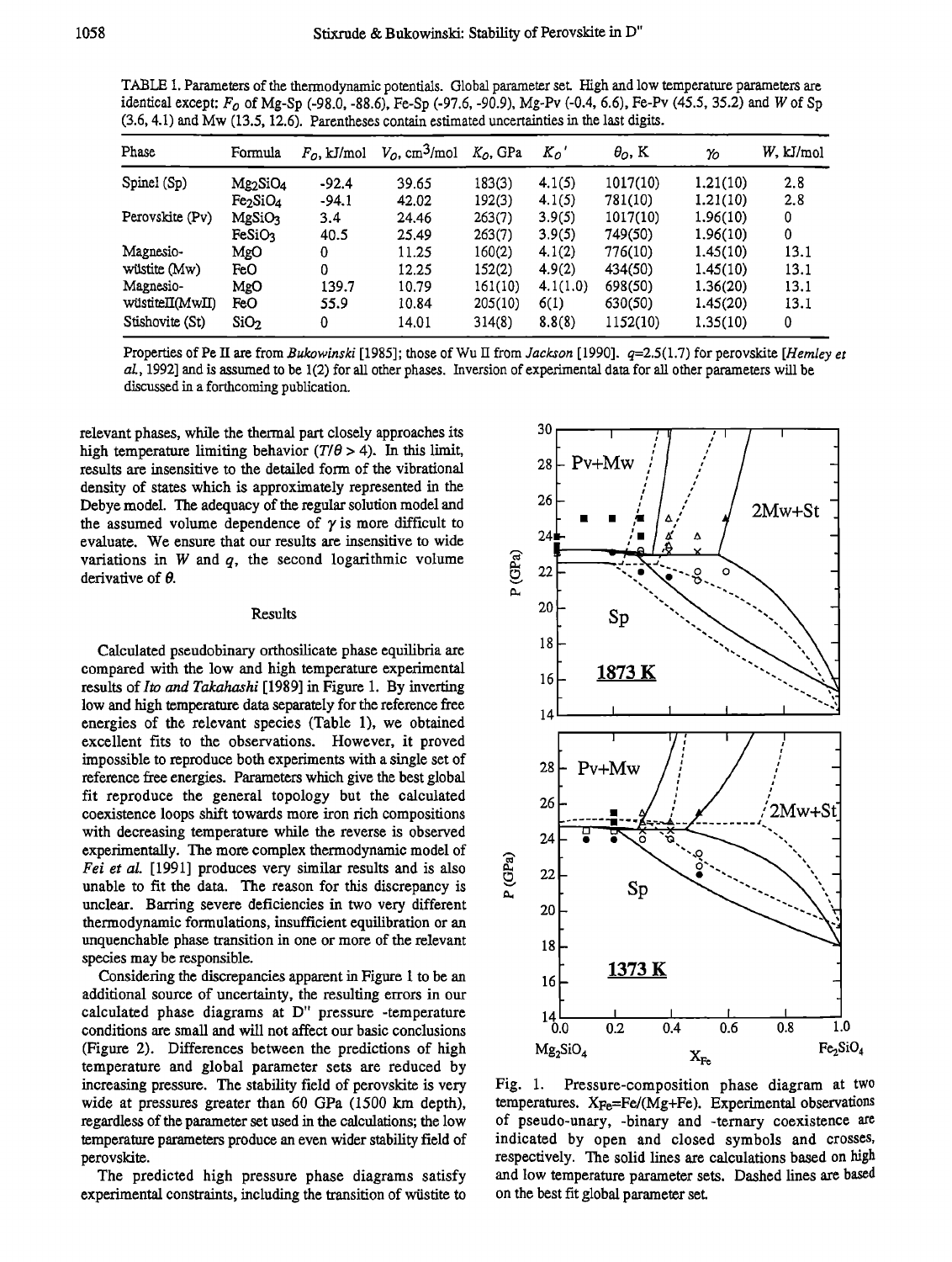

**Fig. 2. High pressure Mg2SiO4-Fe2SiO4 phase diagram at 3500 K. Solid and dashed curves are calculated with the high temperature and global parameter sets respectively.** 

**a metallic form, observed near 70 GPa in diamond cell**   $[T=4000 \text{ K}]$  and shock wave  $[T=1000 \text{ K}]$  experiments [see **Jeanloz, 1990] and perovskite syntheses up to 127 GPa and approximately 2500 K [Knittle and Jeanloz, !987]. Our results closely resemble the predictions of Jeanloz and Thompson [1983] below 80 GPa. At higher pressures, our calculations show two pseudobinary coexistence loops, as**  required by the phase rule, in place of their four-phase field.

**The ternary MgO-FeO-SiO2 diagram summarizes the**   $important results$  (Figure 3). To obtain a conservative estimate **of the stability of perovskite in D", we have chosen an extreme temperature (5000 K) since lower values widen the perovskite stability field. Superimposed on the phase diagram are contours of density and acoustic velocity calculated with the same thermodynamic potential formalism and the same parameters used to determine the phase diagram. The**  intersection of the contours corresponding to the observed **density and acoustic velocity at the base of the manfie [e.g.**  Dziewonski and Anderson, 1981], which represent the **location of the Earth at this pressure, lies well within the stability field of perovskite.** 

**The uncertainties in seismic properties near the core mantle boundary are larger than those in the rest of the mantle but correspond to an area of the phase diagram much smaller than**  that of the perovskite stability field. Uncertainties in the **calculations are also much too small to substantially alter the phase diagram. Variations in experimentally constrained parameters within their uncertainties and in W's from 0 to three times their nominal values move the phase boundaries by**   $\leq 0.4$   $X_{Fe}$  units. For all parameters but q of perovskite, the changes are  $\langle 0.2$ . Extreme variations in  $F<sub>o</sub>$ 's, obtained by **extrapolating their apparent temperature dependence (difference between low-T and high-T parameter sets) to 5000 K also fails to exclude the Earth from the perovskite stability**  field. Alternative values of  $K_0$  and  $K_0$ ' for perovskite (246) GPa, 4.5) or the transformation of stishovite to its recently

**discovered high pressure form [Tsuchida and Yagi, 1989] have a much smaller effect on the location of the Earth and the position of phase boundaries on the diagram. Perhaps the largest uncertainty lies in the pressure of the assumed phase transition in periclase. The first principles calculations of Bukowinski [1985] provide a probable lower bound on the transition pressure of 205 GPa at 300 K, much lower than the value adopted here from more recent results [500 GPa; Mehl et al., 1988]. Adopting the lower value expands the Mw II+St field somewhat but not enough to encompass the Earth.** 

## **Discussion and Conclusions**

**Our results indicate that the breakdown of (Mg,Fe)SiO3 perovsldte to its constituent oxides is unlikely in the Earth. If core-mantle boundary temperatures are much lower than those derived from shock wave experiments, several alternative explanations for the seismic reflectors at the base of the mantle are possible. Small amounts of stishovite may be responsible, from silica enrichment relative to metasilicate stoichiometry** 



**Fig. 3. Ternary MgO-FeO-SiO2 phase diagram at 136 GPa and 5000 K calculated with the high temperature parameter set. Contours of density (upper figure) and adiabatic bulk modulus (lower figure) are superimposed (dotted lines). The shading, shown only in the upper figure for clarity, indicates the field of possible intersections of the contours corresponding to the observed density and adiabatic bulk modulus of the Earth allowed by uncertainties incalculated and seismically observed densities and bulk moduli. Adopting a value of 205 GPa for the room temperature phase transition in periclase eliminates Mw from the diagram and shifts the Pv+Mw II+St coexistence**  field towards lower iron contents  $(X_{Fe}(\text{Pv})=0.58, X_{Fe}(\text{Mw} \text{II})=0.83)$ .